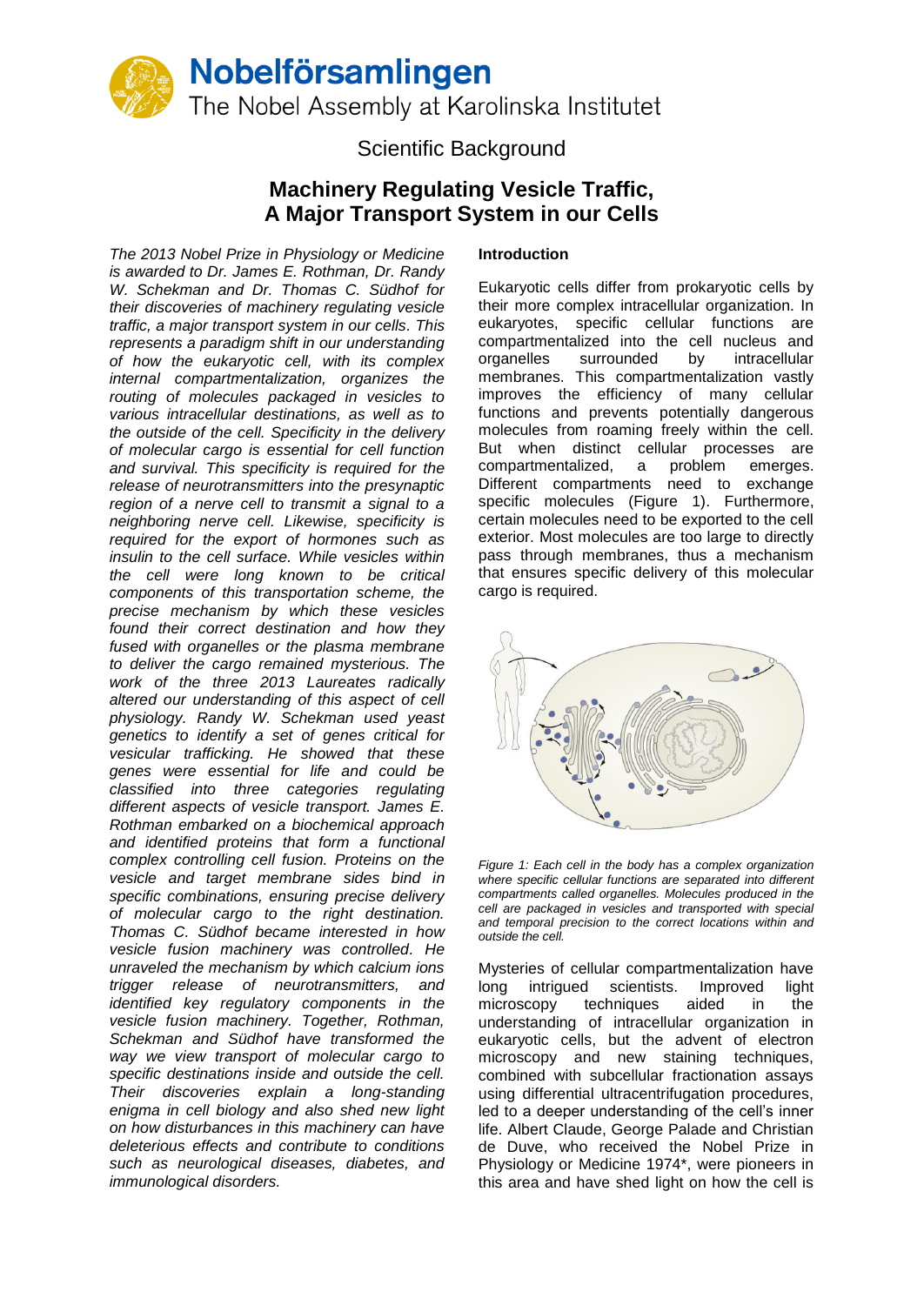organized and compartmentalized. Secretory proteins were shown to be produced on ribosomes in the endoplasmic reticulum (ER) and trafficked to the Golgi complex (named after the 1906 Nobel Laureate Camillo Golgi) (Figure 1). Progress was also made in deciphering how proteins find their appropriate destination. Günter Blobel was awarded the 1999 Nobel Prize in Physiology or Medicine\* for his discoveries that proteins have intrinsic signals that govern their transport and localization in the cell. Yet, a lingering question remained. How are molecules, including hormones, transport molecules, including hormones, transport proteins, and neurotransmitters, correctly routed to their appropriate destination? From the work of Palade, the traffic of secretory proteins from the ER was understood to be carried out using small membrane-surrounded vesicles that bud from one membrane and fuse with another, but how precision could be acquired in this process remained enigmatic.

#### **Identification of genes for vesicle fusion using yeast genetics**

Randy W. Schekman, who trained in biochemistry with Arthur Kornberg (Nobel Prize 1959) decided to use yeast genetics, rather than biochemistry to dissect the mechanism involved in membrane and vesicle trafficking. Schekman realized that baker's yeast (*Saccharomyces cerevisiae*) secretes glycoproteins and that this genetically amenable organism could therefore be used to study vesicle transport and fusion. Schekman devised a genetic screen to identify genes regulating intracellular transport. He reasoned that some of the mutations may be lethal, and to bypass the lethality problem, he used temperature-sensitive mutants and screened for genes affecting the intracellular accumulation of secretory enzymes [\(1-3\)](#page-4-0).

In an initial version of the screen, Schekman identified two genes, *sec1* and *sec2*, but when refined, the screen led to a further identification of 23 genes [\(2\)](#page-4-1). Importantly the 23 genes could be assigned to three different classes, based on the accumulation of membranes that reflected blocks in traffic from the ER, the Golgi complex or in the specific case of sec1, to the cell surface [\(2\)](#page-4-1) (Figure 2). The sequence of posttranslational events in the export of yeast glycoproteins was then determined with the aid of mutants that affect the secretory apparatus [\(3\)](#page-4-2). Through a subsequent genetic and morphologic study of these mutants, Schekman discovered vesicle intermediates in the traffic between the ER and Golgi [\(4\)](#page-4-3). Importantly, the *sec17* and *sec18* mutants accumulated small vesicles implicating a role in vesicle fusion.

Schekman provided a genetic basic for vesicle traffic and fusion by identifying key regulatory genes for vesicle traffic. He systematically unraveled the events along secretory pathways involved in vesicle traffic and in the interaction of trafficking vesicles with target membranes (Figure 2).



*Figure 2. Schekman discovered genes encoding proteins that are key regulators of vesicle traffic. Comparing normal with genetically mutated yeast cells in which vesicle traffic was disturbed, he identified genes that control transport to different compartments and to the cell surface.*

### **A biochemical journey to identify key proteins in the fusion process**

James E. Rothman embarked upon a novel approach as a young group leader at Stanford University where he developed an *in vitro* reconstitution assay to dissect events involved in intracellular vesicle transport. Using this approach, he purified essential components of the vesicle fusion process. Given that in the 1970s it was difficult to express genes in animal cells, Rothman took advantage of a system based on vesicular stomatitis virus (VSV) that he had learned in Harvey Lodish´s laboratory at the Massachusetts Institute of Technology. In this system, large amounts of a particular viral protein, the VSV-G protein, are produced in infected cells. A unique feature of this system is that the VSV-G protein is marked by a particular sugar modification when it reaches the Golgi compartment, which makes it possible to identify when it reaches its destination. Rothman published a series of papers where he reconstituted the intracellular transport of the VSV-G protein within the Golgi complex [\(5-8\)](#page-4-4). He then used the assay to study both vesicle budding and fusion, and purified proteins from the cytoplasm that were required for transport. The first protein to be purified was the Nethylmaleimide-sensitive factor (NSF) [\(9-11\)](#page-5-0).

Rothman's discovery of NSF paved the way for the subsequent identification of other proteins important for the control of vesicle fusion, and the next one in line was SNAP (soluble NSFattachment protein) [\(12\)](#page-5-1). SNAPs bind to membranes and assist in the recruitment of NSF. An important point of convergence between Schekman's and Rothman's work was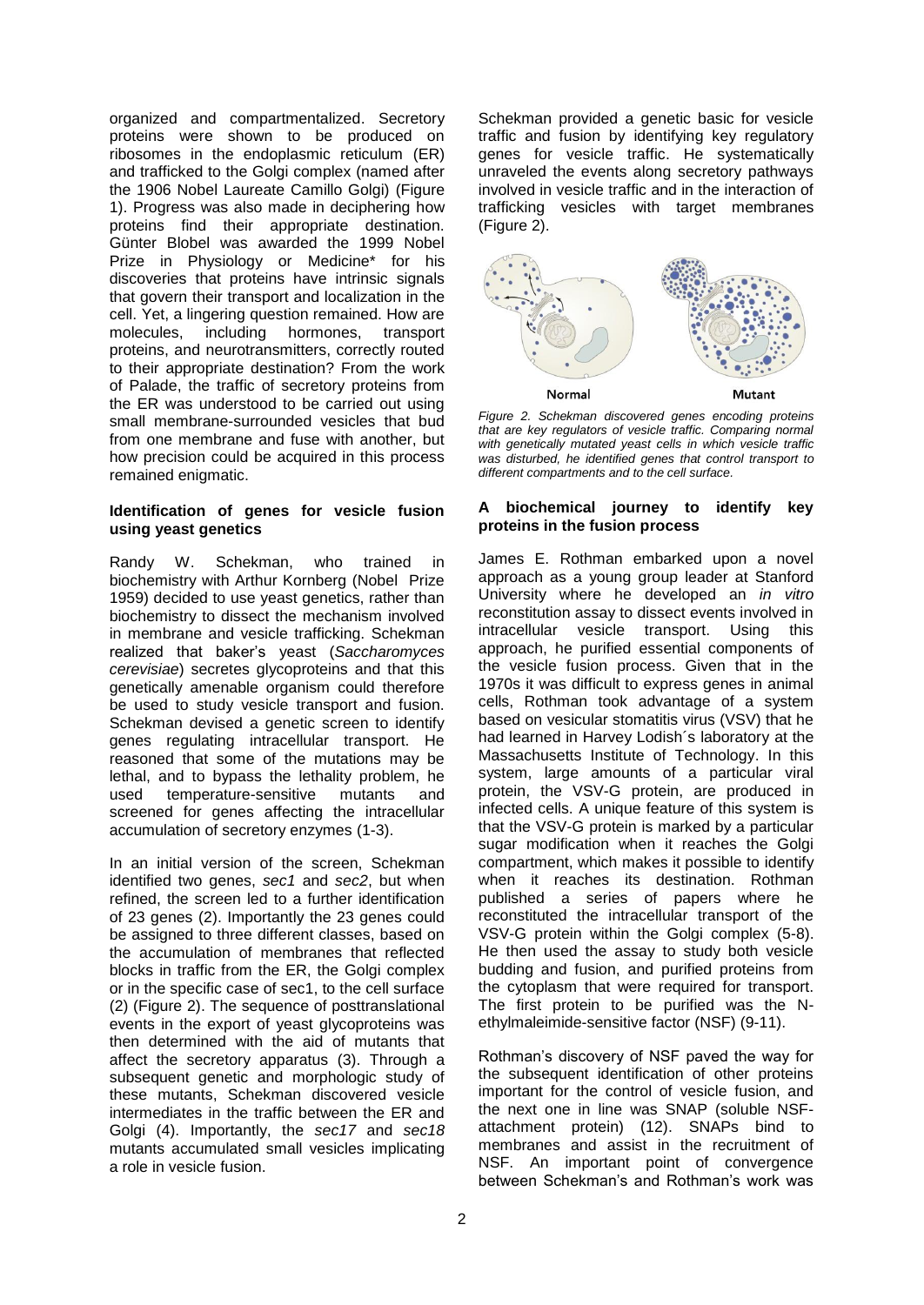the discovery that one of the yeast mutants, sec<sub>18</sub>, corresponded to NSF [\(13,](#page-5-2) [14\)](#page-5-3), which also revealed that the vesicle fusion machinery was evolutionarily ancient. Furthermore, Rothman and Schekman collaboratively cloned *sec17* and provided evidence of its functional equivalence to SNAP [\(15\)](#page-5-4). Other *sec* genes were shown to correspond to genes encoding fusion proteins were identified by other methods.

Using the NSF and SNAP proteins as bait, Rothman next turned to brain tissue, from which he purified proteins that he later named SNAREs (soluble NSF-attachment protein receptors) [\(16\)](#page-5-5). Intriguingly, three SNARE proteins, VAMP/Synaptobrevin, SNAP-25 and syntaxin, were found in stoichiometric amounts, which suggested to Rothman that they functioned together in the vesicle and target membranes. The three proteins had previously been identified by several scientists, including Richard Scheller, Kimio Akagawa, Reinhard Jahn and Pietro de Camilli, and localized to the presynaptic region, but their function was largely unknown. VAMP/Synaptobrevin resided on the vesicle, whereas SNAP-25 and syntaxin were found at the plasma membrane. This prompted Rothman to propose a hypothesis – the SNARE hypothesis – which stipulated that target and vesicle SNAREs (t-SNAREs and v-SNAREs) were critical for vesicle fusion through a set of sequential steps of synaptic docking, activation and fusion [\(16\)](#page-5-5).

To test the SNARE hypothesis, Rothman used an *in vitro* reconstitution assay and revealed that SNAREs could indeed fuse membranes [\(17\)](#page-5-6). He provided evidence that the system has a high degree of specificity, such that a particular t-SNARE only interacted with one or a few of the large number of potential v-SNAREs [\(18\)](#page-5-7) (Figure 3). The SNARE hypothesis was critical to ignite the research field and the essence of the hypothesis, with its emphasis on the interaction between v- and t-SNAREs, has stood the test of time, although it has been mechanistically refined by several research groups.



*Figure 3: Rothman discovered that a protein complex enables vesicles to fuse with their target membranes. Proteins on the vesicle bind to specific complementary proteins on the target membrane, ensuring that the vesicle fuses at the right location and that cargo molecules are delivered to the correct destination.*

Rothman dissected the mechanism for vesicle transport and membrane fusion, and through biochemical studies proposed a model to explain how vesicle fusion occurs with the required specificity (Figure 3).

### **Identification of genes controlling the timing of vesicle fusion**

Thomas C. Südhof originally trained at the Georg-August-Universität and the Max-Planck Institute for Biophysical Sciences in Göttingen, Germany, and was a postdoctoral fellow with Michael Brown and Joseph Goldstein (Nobel Prize 1985) at University of Texas Southwestern Medical School in Dallas. As a junior group leader, he set out to study how synaptic vesicle fusion was controlled. Rothman and Schekman had provided fundamental machinery for vesicle fusion, but how vesicle fusion was temporally controlled remained enigmatic. Vesicular fusions in the body need to be kept carefully in check, and in some cases vesicle fusion has to be executed with high precision in response to specific stimuli. This is the case for example for neurotransmitter release in the brain and for insulin secretion from the endocrine pancreas.

The neurophysiology field was electrified by the discoveries of Bernard Katz, Ulf von Euler and Julius Axelrod who received the Nobel Prize in Physiology or Medicine 1970\* for their discoveries concerning the humoral transmittors in the nerve terminals and the mechanism for their storage, release and inactivation. Südhof was intrigued by the rapid exocytosis of synaptic vesicles, which is under tight temporal control and regulated by the changes in the cytoplasmic free calcium concentration. Südhof elucidated how calcium regulates neurotransmitter release in neurons and discovered that complexin and synaptotagmin are two critical proteins in calcium-mediated vesicle fusion (Figure 4).

Complexin competes with alpha-SNAP, but not synaptotagmin, for SNAP receptor binding [\(19\)](#page-5-8). Neurons from complexin knock-out mice showed dramatically reduced transmitter release efficiency due to decreased calcium sensitivity of the synaptic secretion process [\(20\)](#page-5-9). This revealed that complexin acts at a late step in synaptic fusion as a clamping mechanism that prevents constitutive fusion and allows regulated exocytosis to occur [\(20\)](#page-5-9). Südhof also discovered synaptotagmin-1 [\(21\)](#page-5-10), which coupled calcium to neurotransmitter release [\(22\)](#page-5-11). Synaptotagmin-1 interacts with phospholipids in a calciumdependent manner, as well as with syntaxin-1 and SNAREs, and Südhof established a role for synaptotagmin-1 as a calcium sensor for rapid synaptic fusion by elegantly demonstrating that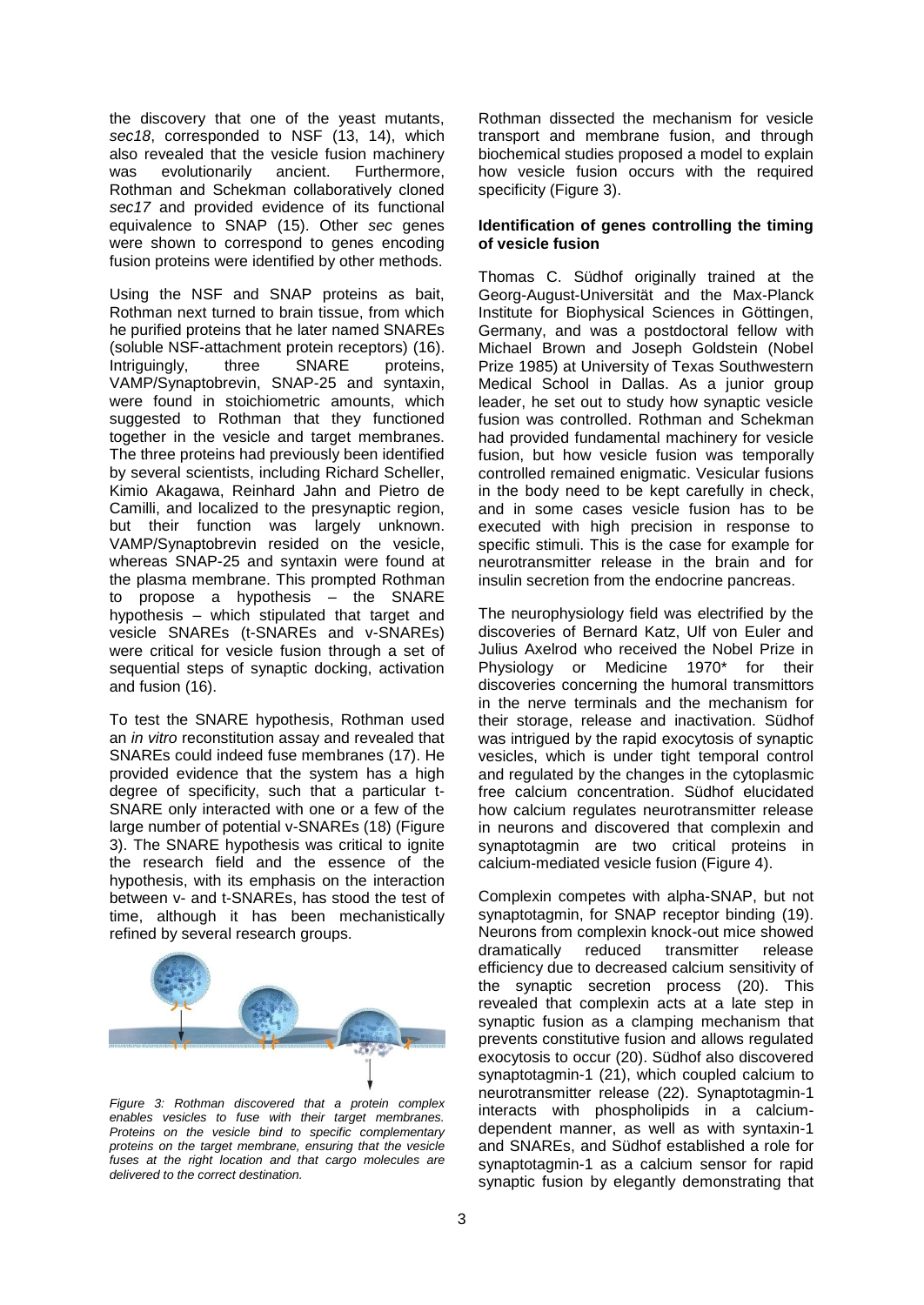calcium binding to synaptotagmin-1 participates in triggering neurotransmitter release at the synapse [\(23\)](#page-5-12). Südhof also characterized Munc18-1, which corresponds to Schekman´s *sec-1* and is therefore also called an SM protein (for Sec/Munc). Munc18-1 was found to interact with syntaxin [\(24\)](#page-5-13) and later also to clasp the Trans-SNARE complex. SM proteins are now known to be an integral part of the vesicle fusion protein complex, along with the SNARE proteins. Südhof showed that deletion of Munc18-1 in mice leads to a complete loss of neurotransmitter secretion from synaptic vesicles [\(25\)](#page-5-14).



*Figure 4: Südhof studied how signals are transmitted from one nerve cell to another in the brain, and how calcium (Ca2+) controls this process. He identified the molecular machinery that senses calcium ions and converts this information to vesicle fusion, thereby explaining how temporal precision is achieved and how vesicles can be released on command.*

Südhof made critical discoveries that advanced the understanding of how vesicle fusion is temporally controlled and he elucidated the ways that calcium levels regulate neurotransmitter release at the synapse (Figure 4).

### **Vesicle fusion and its importance for medicine**

The work of Rothman, Schekman and Südhof has unraveled machinery that is essential for routing of cargo in cells in organisms as distantly related as yeast and man. These discoveries have had a major impact on our understanding of how molecules are correctly sorted to precise locations in cell. In the light of this, it comes as no surprise that defects at any number of steps in the machinery controlling vesicle transport and fusion are associated with disease.

Vesicle transport and fusion is essential for physiological processes ranging from control of nerve cell communication in the brain to immunological responses and hormone section. Deregulation of the transport system is associated with disease in these areas. For example, metabolic disorders such as type 2 diabetes are characterized by defects in both insulin secretion from pancreatic beta-cells and insulin-mediated glucose transporter translocation in skeletal muscle and adipose

tissue. Furthermore, immune cells in our bodies rely on functional vesicle trafficking and fusion to send out substances including cytokines and immunologic effector molecules that mediate innate and adaptive immune responses.

In addition to these more general links between vesicle fusion and disease, specific mutations in the genes encoding the proteins in the vesicle fusion machinery give rise to a number of diseases. For example, in certain forms of epilepsy, mutations in the gene encoding MUNC-18-1 have been described. Likewise, in a subset of patients suffering from Familial Hemophagocytic Lymphohistiocytosis (FHL), mutations in the MUNC13-4, MUCH18-2 and syntaxin-11 genes have been found. In FHL patients, natural killer cells fail to regulate properly when encountering target cells, leading to hyperinflammation, which can be lethal. Furthermore, certain bacterial toxins target the vesicle fusion machinery. Botulism, caused by the anaerobic bacterium *Clostridium botulinum*, is a paralytic disease and the majority of the toxin types cleave SNAP-25, VAMP/Synaptobrevin and Syntaxin, thereby inhibiting acetylcholine release at the neuromuscular junction [\(26\)](#page-5-15). The tetanus neurotoxin (from *Clostridium tetani*) targets VAMP/Synaptobrevin in inhibitory interneurons and blocks release of GABA or glycine, leading to spastic paralysis [\(26\)](#page-5-15). Thus, the discoveries of Rothman, Schekman and Südhof have provided clarity into disease mechanisms and prospective treatments.

## **Conclusions**

The discoveries by James E. Rothman, Randy W. Schekman and Thomas C. Südhof have elucidated some of the most fundamental processes in eukaryotic cells that collectively ensure that molecular cargo is correctly destined. Their discoveries have had a major impact on our understanding of how cellular communication occurs to sort molecules to precise locations within and outside the cell. Vesicle transport and fusion operates, with the same general principles, in organisms as different as yeast and man. It is critical for a variety of physiological processes in which vesicle fusion must be controlled, ranging from hormone or neurotransmitter release to functions of the immune system. Without this exquisitely precise organization, the cell would lapse into chaos.

### **Juleen R. Zierath and Urban Lendahl Karolinska Institutet**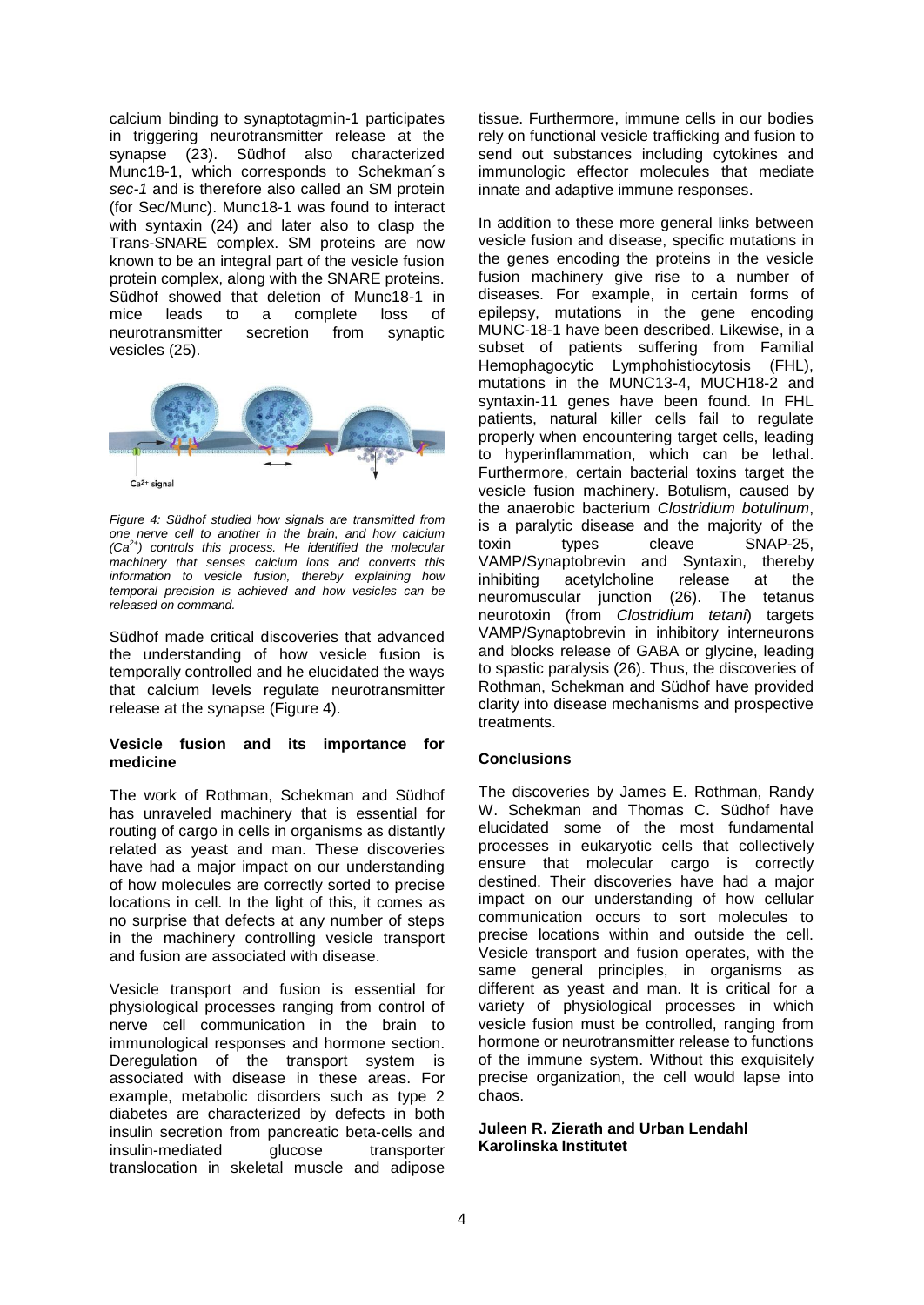**Juleen R. Zierath Professor of Clinical Integrative Physiology, Karolinska Institutet Chairman of the Nobel Committee Member of the Nobel Assembly**

**Urban Lendahl Professor of Genetics, Karolinska Institutet Adjunct Member of the Nobel Committee Member of the Nobel Assembly**

**Illustration: Mattias Karlén**

#### **\*Footnotes**

Additional information on previous Nobel Prize Laureates mentioned in this text can be found at <http://www.nobelprize.org/>

**The Nobel Prize in Physiology or Medicine 1970 to Bernard Katz, Ulf von Euler and Julius Axelrod "***for their discoveries concerning the humoral transmittors in the nerve terminals and the mechanism for their storage, release and inactivation*"

[http://www.nobelprize.org/nobel\\_prizes/medicine/laureates/1970/katz-facts.html](http://www.nobelprize.org/nobel_prizes/medicine/laureates/1970/katz-facts.html)

[http://www.nobelprize.org/nobel\\_prizes/medicine/laureates/1970/euler-facts.html](http://www.nobelprize.org/nobel_prizes/medicine/laureates/1970/euler-facts.html)

[http://www.nobelprize.org/nobel\\_prizes/medicine/laureates/1970/axelrod-facts.html](http://www.nobelprize.org/nobel_prizes/medicine/laureates/1970/axelrod-facts.html)

**The Nobel Prize in Physiology or Medicine 1974 to Albert Claude, Christian de Duve and George E. Palade** "*for their discoveries concerning the structural and functional organization of the cell*"

[http://www.nobelprize.org/nobel\\_prizes/medicine/laureates/1974/claude-facts.html](http://www.nobelprize.org/nobel_prizes/medicine/laureates/1974/claude-facts.html)

[http://www.nobelprize.org/nobel\\_prizes/medicine/laureates/1974/duve-facts.html](http://www.nobelprize.org/nobel_prizes/medicine/laureates/1974/duve-facts.html)

[http://www.nobelprize.org/nobel\\_prizes/medicine/laureates/1974/palade-facts.html](http://www.nobelprize.org/nobel_prizes/medicine/laureates/1974/palade-facts.html)

**The Nobel Prize in Physiology or Medicine 1999 to Günter Blobel** "*for the discovery that proteins have intrinsic signals that govern their transport and localization in the cell*"

[http://www.nobelprize.org/nobel\\_prizes/medicine/laureates/1999/blobel-facts.html](http://www.nobelprize.org/nobel_prizes/medicine/laureates/1999/blobel-facts.html)

## **References**

- <span id="page-4-0"></span>1. Novick P, Schekman R: Secretion and cell-surface growth are blocked in a temperature-sensitive mutant of Saccharomyces cerevisiae. *Proc Natl Acad Sci USA* 76:1858-1862, 1979
- <span id="page-4-1"></span>2. Novick P, Field C, Schekman R: Identification of 23 complementation groups required for posttranslational events in the yeast secretory pathway. *Cell* 21:205-215, 1980
- <span id="page-4-2"></span>3. Novick P, Ferro S, Schekman R: Order of events in the yeast secretory pathway. *Cell* 25:461-469, 1981
- <span id="page-4-3"></span>4. Kaiser CA, Schekman R: Distinct sets of SEC genes govern transport vesicle formation and fusion early in the secretory pathway. *Cell* 61:723-733, 1990
- <span id="page-4-4"></span>5. Balch WE, Dunphy WG, Braell WA, Rothman JE: Reconstitution of the transport of protein between successive compartments of the Golgi measured by the coupled incorporation of Nacetylglucosamine. *Cell* 39:405-416, 1984
- 6. Balch WE, Glick BS, Rothman JE: Sequential intermediates in the pathway of intercompartmental transport in a cell-free system. *Cell* 39:525-536, 1984